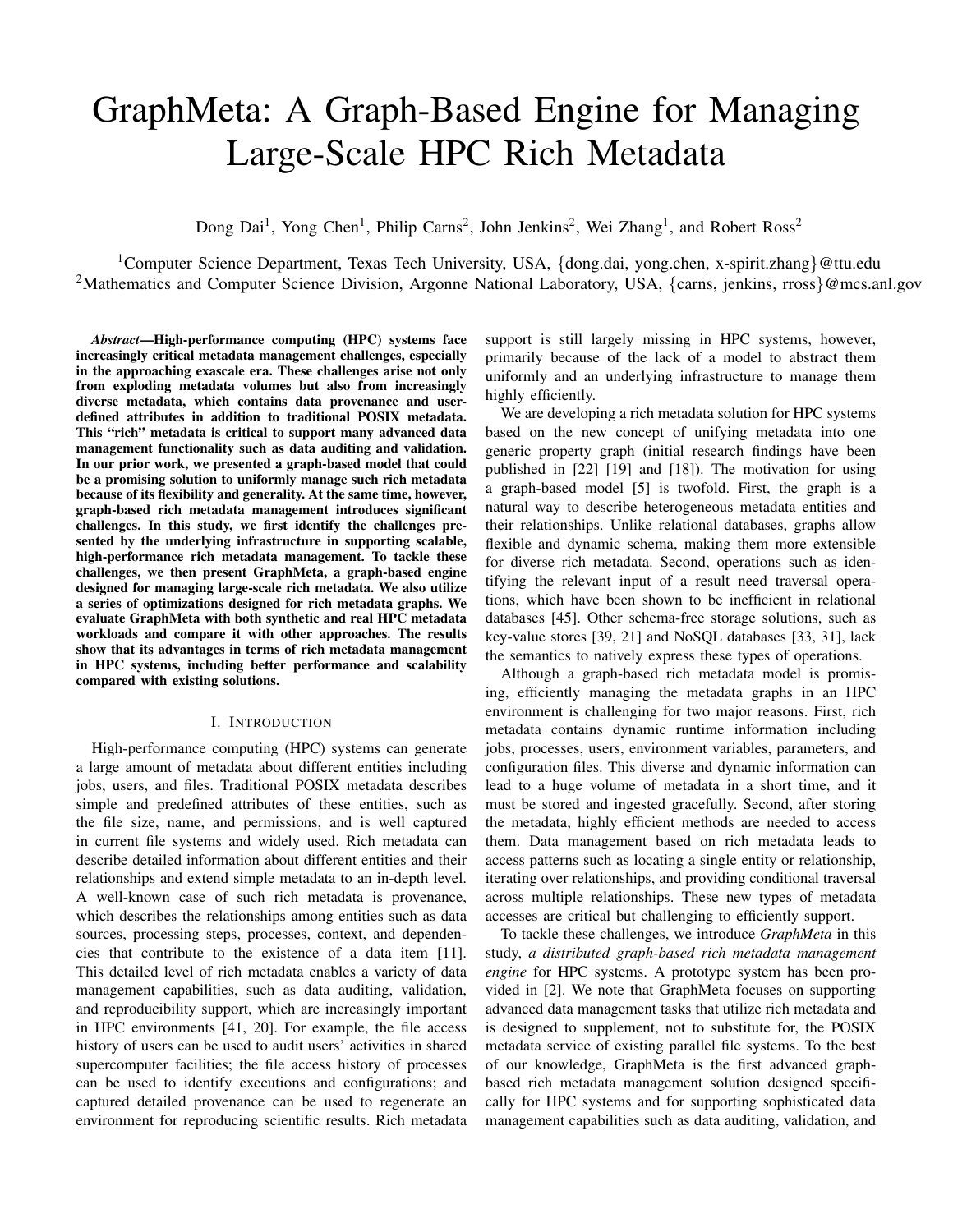reproducibility.

The main contributions of this work are fourfold.

- We introduce a distributed graph-based rich metadata engine to uniformly manage metadata graph accesses.
- We design and implement an advanced metadata graph storage solution together with a write-optimal storage engine to provide both high ingestion speed and high traversal speed of rich metadata.
- We design an innovative graph-partitioning algorithm, namely, DIDO (destination-dependent optimized), to efficiently distribute large-scale metadata graph across storage clusters with better load balance and data locality in an online manner.
- We conduct comprehensive evaluations of GraphMeta to validate the design goals of GraphMeta and to compare with other possible solutions.

The rest of this paper is organized as follows. Section II presents our motivation for using a graph model to manage rich metadata and summarizes the challenges in an HPC environment. Section III presents the GraphMeta system and solution. Section III-A discusses the GraphMeta data model. Sections III-B and III-C describe the graph data storage engine and the DIDO partitioning algorithm, respectively. Section IV reports the evaluation results including both microbenchmark and end-to-end experiments. Section V discusses related work, and Section VI briefly summarizes our conclusions and discusses avenues for future work.

# II. MOTIVATION AND CHALLENGES

In previous work we have explored a graph-based model for rich metadata management and use cases supported by such a model. A brief summary is given in this section to provide necessary context for GraphMeta; please refer to our previous paper for a more complete treatment [22].

# *A. Motivation*

Rich metadata in HPC systems can be naturally mapped into a property graph model [5], which enables vertices and edges to have arbitrary sets of associated properties, allowing flexible data schema. An example of representing HPC entities as property graph entities is shown in Fig 1. In this example, entities including files, directories, users, and groups, as well as jobs and individual processes, can be mapped as vertices. Vertices normally have attributes to denote their types, such as *file* vertex or *job* vertex. Relationships between any two vertices are defined as directed edges, which have types indicating different relationships such as directory/file hierarchy, file/user ownership, user/job runs, and job read/write files. Additional attributes of both entities and relationships can be added as properties. For example, attributes on *file* vertices can contain user-defined tags in addition to file names or permission modes, and attributes on user/job run edges can include environment variables and parameters of the particular run.

With such a graph model, we can support a wide range of advanced data management tasks through graph operations.



Fig. 1: Exemplar metadata graph in HPC systems.

We take *scientific result validation* as an example. In order to validate a scientific result, a generic way is to execute the complete workflow or parallel job again under the same environment with the same parameters, input datasets, and configurations. With a rich metadata graph, we can track back through edges from the validating result vertex to the original dataset's vertices and validate all elements (executable files, processing steps, parameters, environment variables, and configuration files of each execution) that have contributed to the existence of such a result. Because all the rich metadata is kept in the graph, tracking back executions becomes as simple as graph traversal.

# *B. Challenges*

Although using a graph-based rich metadata model is straightforward, the challenges of building such a graphbased metadata management solution are significant. We have examined the metadata graphs generated from a year's worth of publicly available Darshan logs [12, 13] on the Argonne Intrepid Blue Gene/P supercomputer [8]. We are able to draw the following observations that inform the challenges.

Large graph size. The rich metadata graphs can have hundreds of millions of vertices and edges [22], which are expected to increase both with the HPC system scale and with more complex use cases. Hence, the ability to support largesize graphs is a primary concern.

Large mutation rate. Rich metadata is generated concurrently from large-scale applications, which typically involve a large amount of data/metadata activity up front, as well as on regular intervals (e.g., checkpointing). Recording rich metadata at runtime thus requires an ingest rate that can keep up with bursts of activity.

Scan-based access pattern. Rich metadata use cases, from *data audit* to *result validation*, are implemented in a common pattern: start from a set of vertices and travel through relationships to reach more vertices. A single iteration is called *scan/scatter*, and multiple iterations are *graph traversal*. Since the graph is normally large and distributed, such access patterns must be serviced efficiently.

Power-law edge distribution. Similar to POSIX file/directory distributions in HPC systems [38], rich metadata graphs follow the power-law distribution [24] on the vertex degrees for various entities, as our previous work observed [22]. This makes graph partitioning critical because it significantly affects the performance on both graph mutation and queries.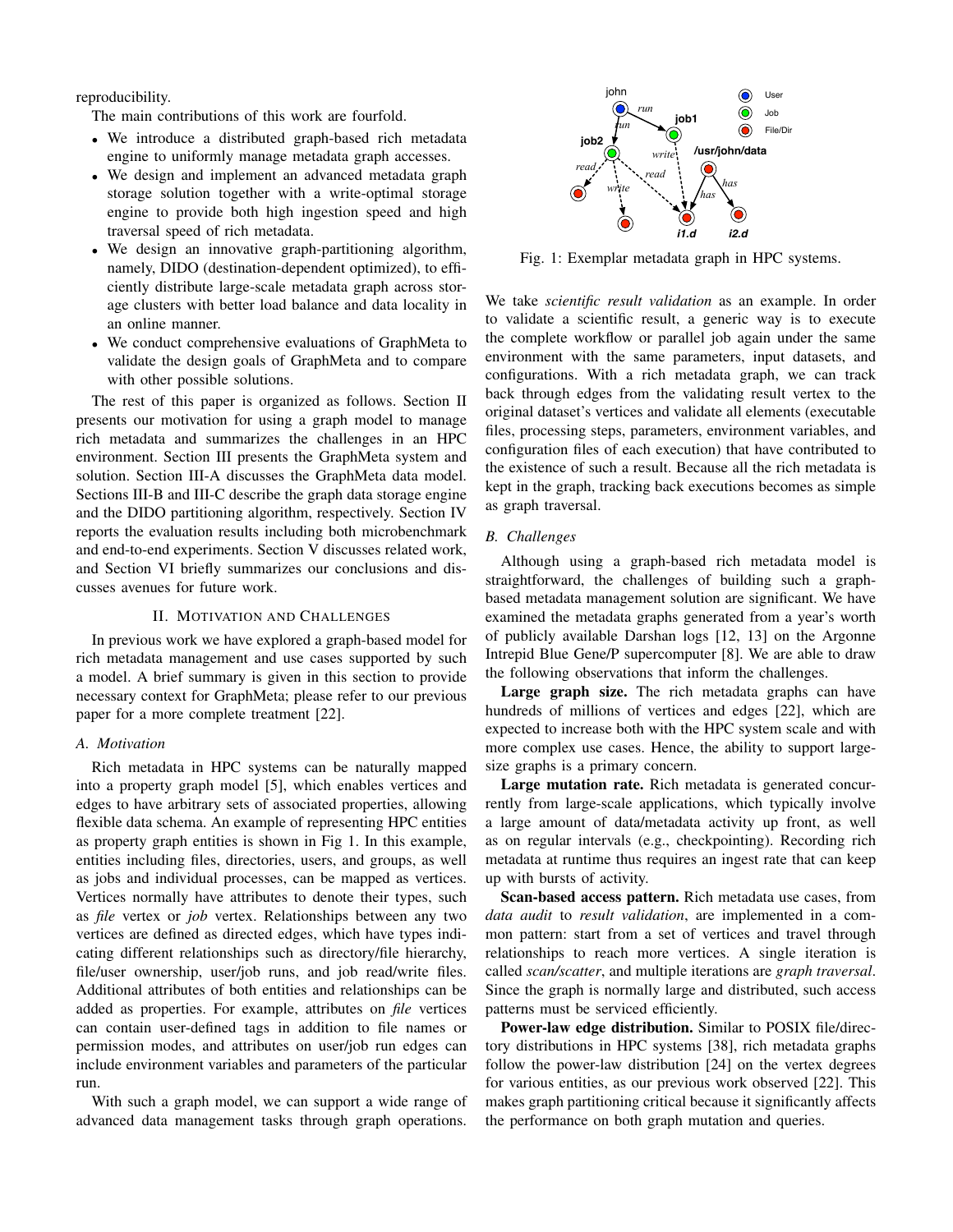Motivated by these observations and challenges, we introduce here a distributed graph-based rich metadata management engine, GraphMeta. We describe the details of the GraphMeta solution in the following sections.

#### III. GRAPHMETA DESIGN AND IMPLEMENTATION

Fig. 2 shows the overall architecture of GraphMeta, which contains two major components. The client-side component includes graph APIs and wrappers for efficiently managing specific types of rich metadata such as provenance. It is normally linked with applications that run on the compute or login nodes of an HPC cluster to manage rich metadata. GraphMeta also provides an interactive shell for users to easily manipulate and view the rich metadata.

The server-side component runs on a subset of I/O nodes or compute nodes or even a dedicated cluster. Multiple nodes construct the GraphMeta backend cluster in a decentralized way. Each node runs the same set of components, which include a graph-partitioning layer, a data storage engine, and a graph access engine. The access engine accepts requests from clients and serves them utilizing the other two components. In order to allow the dynamic growth (or shrink) of the GraphMeta backend cluster based on metadata workloads, a consistent hashing mechanism is adopted to manage the backend servers in a similar manner to Dynamo [23]: the entire hash space is divided into  $K$  virtual nodes, with each assigned to one physical server to balance loads. The mapping from virtual nodes to physical servers is kept in the distributed coordinating service *zookeeper* [27].



Fig. 2: Overall architecture of GraphMeta.

GraphMeta is designed as a service on top of an existing HPC software stack. Each GraphMeta instance stores its data into a parallel file system, which enables GraphMeta to run on diskless compute nodes as a well-adopted strategy [40]. More important, it simplifies the fault tolerance design by leveraging that of parallel file systems (e.g., through RAID devices).

#### *A. GraphMeta Data Model*

GraphMeta adopts a rich metadata-oriented data model. It allows users to define vertex and edge types before using them. A vertex type contains a name and its mandatory attributes. For example, a user vertex can include user id, name, group info, and permissions. An edge type can be defined by its name and its source and destination vertices types. These types are used to differentiate entities, locate entities quickly, constrain graph operations, and prevent certain types of corruption (e.g., invalid edges between vertices).

An important need of rich metadata is to keep full history. For example, a user may run the same application multiple times, indicating the creation of multiple edges between the same two vertices in the graph. In GraphMeta, all these edges are kept, in order to satisfy queries about past runs. In addition, GraphMeta records rich metadata about an entity even if it is removed. This feature is advantageous, for example, if a user wants to retrieve details about a deleted file or query about other data files that are generated from this deleted file. In the GraphMeta data model, we introduce a version concept to the generic property graph, which is implicitly attached on all vertices, edges, and their attributes, to maintain and distinguish metadata. The version also indicates that all modifications (e.g., deletion) in GraphMeta are converted to creation of corresponding entities with new versions.

GraphMeta uses server-side timestamps as the version number. Versions can be used to order concurrent read/write accesses on the metadata. In these cases, the timestamps establish a deterministic order of accesses. It guarantees that a scan operation will not retrieve edges that are inserted after it is issued. For concurrent writes on the same entity, timestamps ensure that the latest write wins; for reads, GraphMeta always returns the data with the latest timestamps that are ahead of the request timestamps. Users are also allowed to manually query data based on a specific timestamp.

Timestamps are typically well synchronized in HPC environments. For example, Google's TrueTime relies on timestamps to keep its data centers synchronized and to support transactions [17]. However, a small amount of clock skew is inevitable. Taking the clock skew into consideration, Graph-Meta is not designed to achieve strong POSIX semantics to replace existing POSIX metadata systems. Instead, the session semantics, which guarantees that a single process always reads its latest write, is supported in GraphMeta. This relaxed consistency model is acceptable because, unlike POSIX file system metadata, many rich metadata use cases explicitly decouple data collection from subsequent analysis. A few milliseconds delay when reading the latest writes is acceptable in most cases, such as when tracing back suspicious executions from broken files, or auditing user operations, or counting file reads/writes statistics. Relaxing consistency simplifies our goal of supporting both high ingest rates and efficient traversal with better scalability and availability. Exploring the possibility of supporting stronger consistency models is considered as future work with GraphMeta.

GraphMeta provides APIs to operate on metadata graphs, including vertex/edge ("one-off") access, scan/scatter vertex, and multistep traversal. Because of the page limit, the details are omitted in this paper but can be found in our previous work [18]. Most rich metadata operations can be readily implemented by using these APIs. For example, file attribute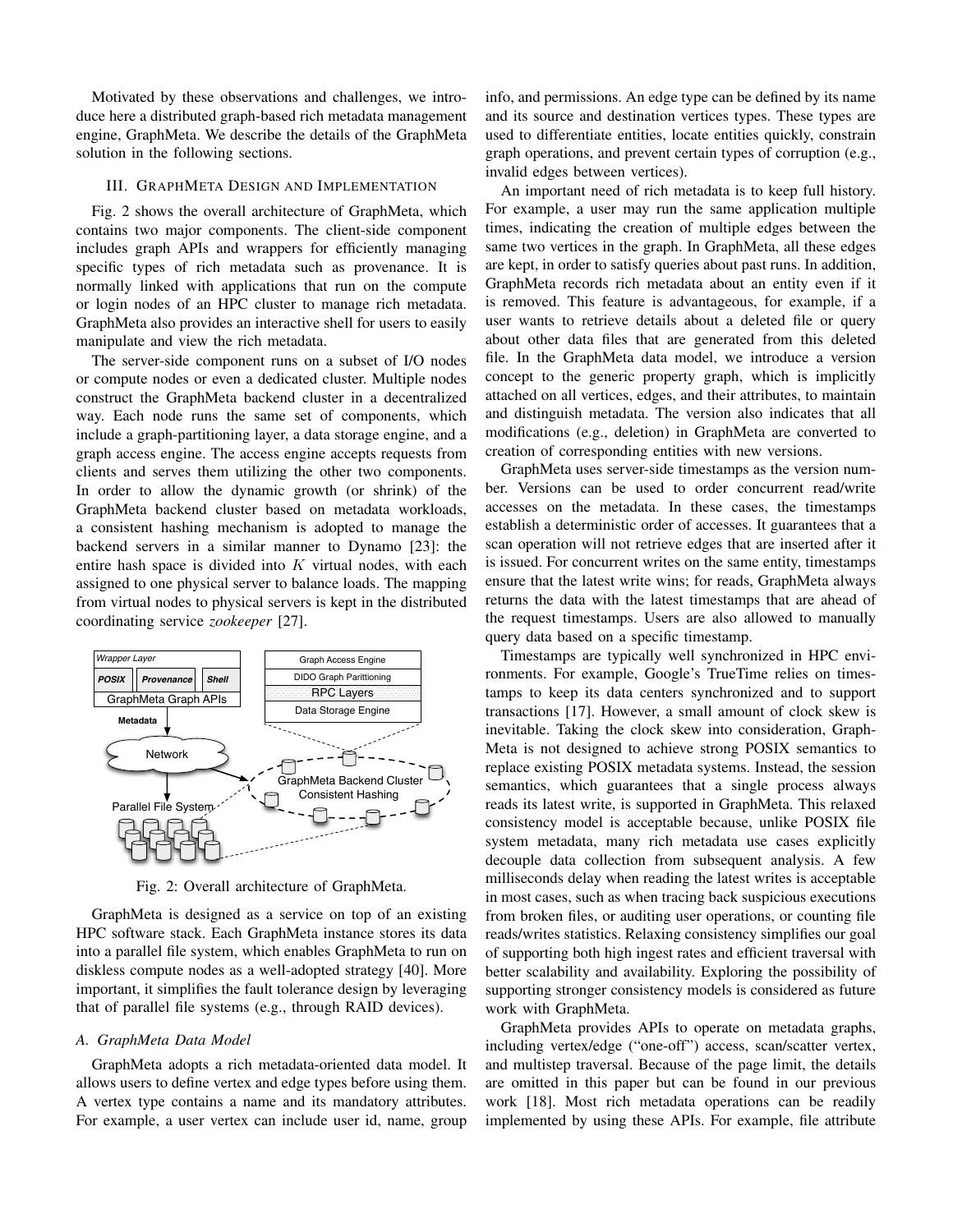reads can be implemented as file vertex accesses; listing all jobs that one user has executed can be implemented as scan with optional timestamps; and validating scientific results can be realized by traversing the graph to rebuild an identical previous execution environment.

#### *B. GraphMeta Data Storage Engine*

GraphMeta has two main goals: high-speed rich metadata ingestion and highly efficient processing of scan and traversal requests. To achieve these goals, GraphMeta is designed with a two-layer data layouts—a logical layout and a physical layout—with a write-optimal storage engine, as shown in Fig. 3.



Fig. 3: Data layout of rich metadata graph.

The left part of Fig. 3 shows the logical layout of graph entities in a pseudotabular form, where each "row" consists of all relevant data of a vertex, including predefined static attributes, extensible user-defined attributes, and outgoing edges. Static attributes include permissions and stat entries for files, or executable names for jobs. User-defined attributes include annotations and format descriptors for data files. Edges are stored inside the *Connected Edges* column. One table is created for one vertex type. Such a tabular-like logical layout is similar to many NoSQL databases (e.g., Cassandra [33] and HBase [31]) but differs from relational databases because it contains "fat columns" that can support more flexible data structures.

The right part of Fig. 3 shows the physical layout in the storage system. In the current implementation, we utilize RocksDB [6], a write-optimized database using a logstructured merge-tree (LSM) system [37]. Unlike other similar LSM-based storage systems such as LevelDB [25], RocksDB stores key-value pairs in SSTable files in lexicographical order. GraphMeta leverages this feature to maximize sequential access while generating the physical layout.

All data related with a vertex, including its static attributes, user-defined attributes, and connected edges, is stored together using the same vertex Id as key prefix. For each vertex, the static attributes have a key formatted as "[*vertex-id, marker, attr-key, timestamps*]," where the *marker* is a manually selected constant to make static attributes be lexicographically minimal with respect to other entries. Therefore, once the vertex is located, static attribute retrieval can be performed. The data is possibly already in memory as a result of the prefetching mechanism of the storage system. The timestamps attached at the end of the key construct a reversed order so that the latest results are chosen by default. After the static attributes section, all user-defined attributes are stored together. They have a similar key format except that the *marker* is set to be a larger value in order to guarantee the order. The last section stores all connected edges. They have a different key format, namely, "[*vertex-id, edge-type, dest-id, timestamps*]." Making all edges sort by *edge-type* is important because it aids both scan and traversal queries that mostly access specific types of edges. Here, *dest-id* refers to the destination vertex Id. Multiple edges may exist between the same two vertices and can be distinguished by timestamps. The value of these keys is a map of edge properties.

## *C. GraphMeta Partition: DIDO Algorithm*

The large size, large mutation rate, and unbalanced distribution of the metadata graphs necessitate partitioning the graph across multiple servers. The graph partitioner is a key component of GraphMeta and differentiates it from other solutions.

Graph partitioning already has been well studied. The formulation most relevant to GraphMeta is called  $k$ -partitioning. The goal is as follows: Given a graph  $G$  and a number  $k$ as inputs, cut  $G$  into  $k$  balanced pieces while minimizing the number of edges cut. Although the problem is NPcomplete [14], many heuristics exist that solve this problem with practical and effective solutions, such as METIS [30], mMultilevel algorithms [9], and SBV-Cut [32]. However, those solutions all rely on the global information of the graph (e.g., the connectivity), which is not feasible for GraphMeta since the vertices and edges have to be continuously inserted and partitioned in an online manner. A number of research studies also have focused on graph partitioning on streaming graphs, such as LDG [42], Fennel [43], and "restreaming" LDG [36]. However, these methods need at least local information about the graph, for example, knowing all connected edges when inserting a vertex, information that is not feasible in Graph-Meta. In fact, most of these graph-partitioning algorithms are used in *graph loader*, which loads on-disk graphs into memory in an optimized partition in order to accelerate later analysis. GraphMeta, on the other hand, is designed to continuously ingest rich metadata without knowing any local or global graph structure. Hence, GraphMeta cannot leverage those algorithms.



Fig. 4: Edge-cut and vertex-cut graph-partitioning methods. Solid circles/lines represent vertex/edge storage locations.

Graph databases, which play a role similar to that of Graph-Meta, usually take hash-based graph-partitioning strategies and do not require extra information about graphs. Typical strategies include *edge-cut* and *vertex-cut* [26], as shown in Fig. 4. Edge-cuts distribute vertices together with their outgoing edges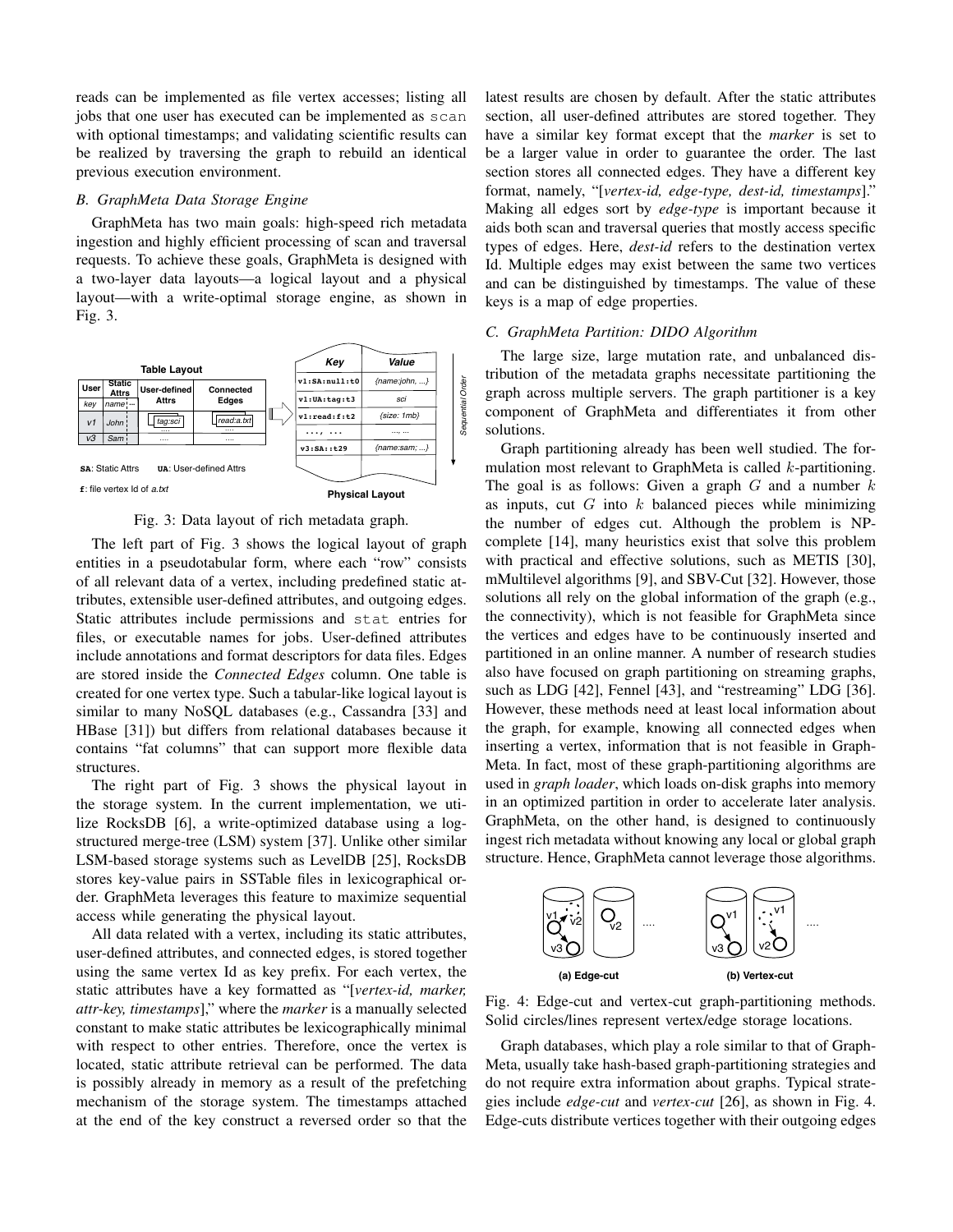by hashing the vertex Id. Many distributed graph databases, including Titan [7] and OrientDB [4], use this strategy as the default partitioner. However, edge-cuts are impractical for GraphMeta because vertices in metadata graphs can have millions of outgoing edges, causing significant load imbalance. Vertex-cuts distribute edges instead of vertices by the hashing edge Id, as Fig. 4(b) shows. This strategy is used not only in graph databases but also in graph-processing frameworks such as GraphX [48] and PowerGraph [26]. Vertex-cuts achieve balance for high-degree vertices but perform poorly for lowdegree vertices.

GraphMeta requires retaining fast point access (individual vertices), efficient edge scan, and optimized multistep traversals without excessive server communications. These requirements cannot be well met through existing graph partitioners, thus motivating the new graph-partitioning algorithm introduced in this research.

*1) Rich Metadata Graph Partitioning Analysis:* Graph partitioning influences the cost of metadata operations. Among them, point accesses on single vertex/edge are less affected by graph partitioning since as they normally are stored in a single server (unbalanced partitioning still may make the server itself overloaded and slow). But, scan/scatter vertices and graph traversal will perform significantly different because of the partitioning strategies. We take scan operations as an example to analyze because traversal is essentially a multistep scan. The total cost of a scan can be defined as follows.

$$
T_{scan(v_1)} = T_{v_1} + T_{e_i|e_i \in out\_e(v_1)} + T_{dst(e_i)}
$$
 (1)

Here,  $T_{v_1}$  means the cost of reading  $v_1$ , and  $T_{e_i|e_i \in out_e(v_1)}$ indicates the cost of iterating all out-edges of  $v_1$ . Since  $|e_i|$ can be huge in a metadata graph, partitioning them across multiple servers can improve the performance by increasing the parallelism. At the same time, however, increasing parallelism may introduce extra network communication. The last field,  $T_{dst(e_i)}$ , includes the cost of reading all destination vertices of edges. If  $e_i$  and  $dst(e_i)$  are partitioned into different servers, extra network communication is needed in order to transmit the requests. Therefore, the locality is critical in partitioning metadata graphs.

Based on this analysis, we observe that high-degree parallelism is desired for high-degree vertices; but the locality between source vertices and edges and edges and destination vertices is also critical for delivering the best performance.

*2) DIDO Graph Partitioning:* We propose a DIDO partitioning algorithm to orchestrate parallelism and locality. The core idea of DIDO contains two aspects: first, for better parallelism, DIDO incrementally partitions vertices based on their out-degrees; second, for better locality, DIDO considers edge placement with the location of respective destination vertices during partitioning.

Initially, DIDO begins by placing a vertex and all its outedges and associated attributes together on a single server, similar to edge-cut. Specifically, vertices are mapped to servers by applying a hash function on the vertex Ids, which enables single-hop vertex lookups to guarantee a fast point access

on the vertex. Note that the hash function actually returns a virtual node Id, which is mapped to one physical node through consistent hashing. For simplicity, we refer to virtual nodes as servers in the following text.

New edges are inserted into the same server as its source vertices. When more edges are inserted that cause the outdegree of a vertex to surpass a configurable threshold (*split threshold*), DIDO partitions all out-edges of that vertex into two partitions: one stays on the original server, and one moves to another server. In this way, the vertices are incrementally partitioned based on the number of out-edges. This incremental strategy differentiates vertices based on their out-edge degrees and achieves a better balance for  $T_{e_i|e_i \in out_e(v_1)}$  in Equation 1. However, it does not account for locality with respect to reading destination vertices  $(T_{dst(e_i)})$ .



Fig. 5: DIDO's partition tree structure for vertex  $v_1$ .

To maximize locality, we propose a significant improvement over the naive incremental partitioning approach. The core data structure, called *partition tree*, is shown in Fig. 5. It is built by using the following strategy. First, the root is set to  $S_v$ , the server that stores the source vertex  $v$ . Each node of the tree has two children. The left child corresponds to the same server as the parent; the right one indicates the next server that has not been used in the tree yet. We choose it in a round-robin way. It can be calculated as  $S_l + 1 \mod k$ , where  $S_l$  indicates the last extended server Id and  $k$  is the total number of servers (virtual nodes), which is a configurable constant given by the user. Repeating this, all  $k$  servers are assigned into such a tree with a maximum of  $log(k) + 1$  levels. This tree organization is fixed for each  $v$  and is easily calculable before any splitting happens.

During partitioning, after splitting all out-edges of a vertex into two partitions: one stays in the original server, and another one is placed to an extended server by DIDO. Which server to choose and which part of the out-edges should be moved are decided based on this tree.

Extended servers are always selected as the right child of the current server. For example, as Fig. 5 shows, the first time  $S_2$  is extended,  $S_4$  will be chosen to share its edges. If  $S_2$  is extended again, another server  $S_7$  will be chosen.

To decide which parts of the out-edges need be moved, DIDO does not naively split all edges into two equal parts. Instead, it calculates the locations of the destination vertices of each edge and always puts edge into the child that leads the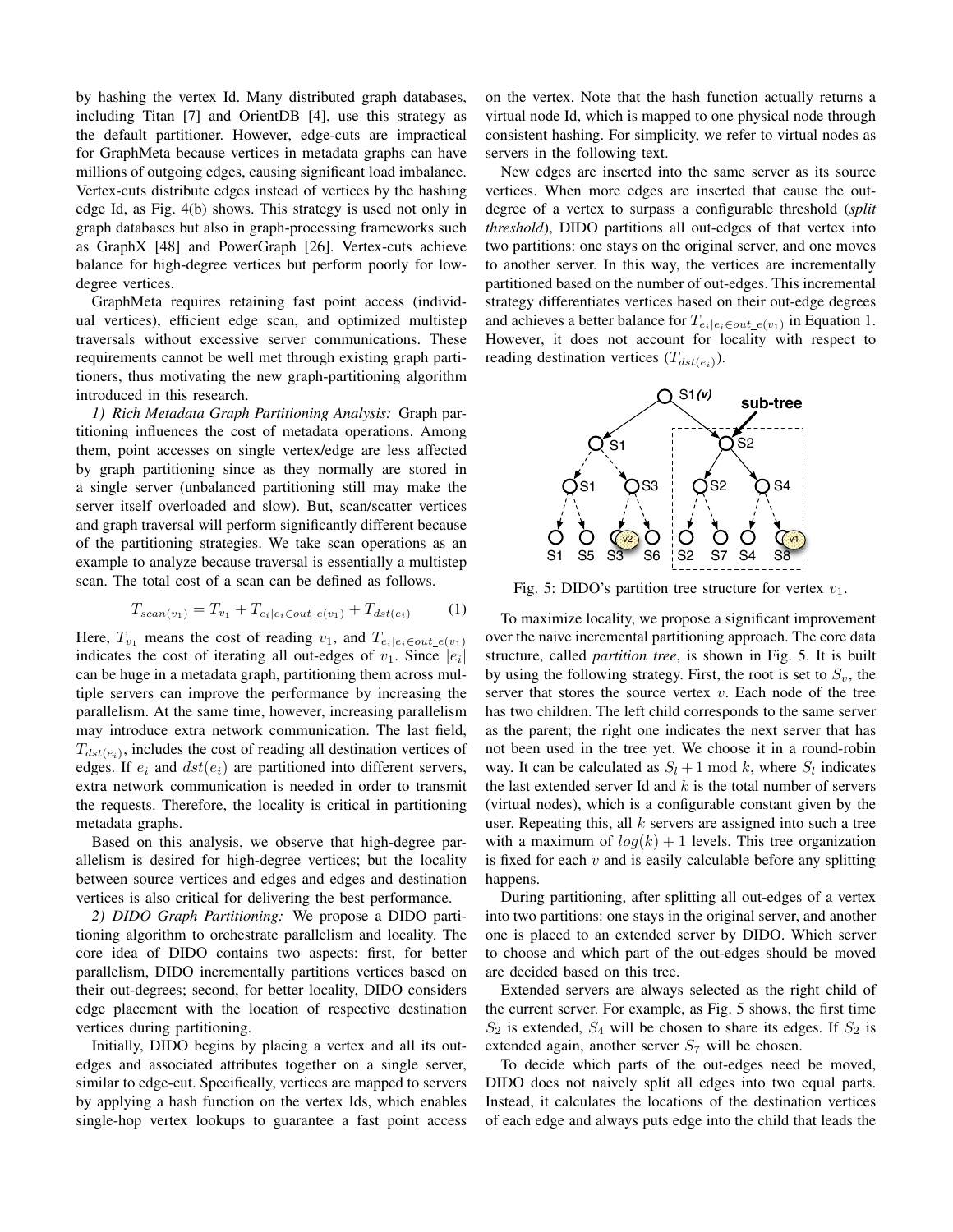path to where the destination vertex is stored. For example, in Fig. 5, when  $S_1$  (tree root) is partitioned for the first time, the edge  $e_1(v \rightarrow v_1)$  will be put into the new server  $S_2$ because  $v_1$  is stored in  $S_8$ , which is a grandchild of  $S_2$  in that subtree. Edge  $e_2(v \rightarrow v_2)$  will be kept in  $S_1$  because  $v_2$  is stored in  $S_3$  in the left subtree. In this way, after several rounds of splitting, any partitioned edge either has been colocated with its destination vertex or will be colocated upon further partitioning. This strong locality significantly improves scan/scatter and traversal performance, as evaluations show.

*Comparison and Discussion*. The idea of using an incremental strategy to partition power-law distributed entities was investigated in [16, 38]. GIGA+ [38] is one example of its use in file system metadata management. DIDO significantly improves them, however, through its new partition tree-based placement strategy, which guarantees edge/vertex locality to largely improve scan and traversal performance.

# *D. GraphMeta Graph Access Engine*

We implemented the level-synchronous breadth-first traversal engine as the default traversal engine in GraphMeta. Implementation details can be found in our previous research [18]. The main difference is that in GraphMeta we elected to leverage synchronous traversal for two reasons: (1) the DIDO partitioning algorithm generates a more balanced graph distribution, which is less likely to be affected by stragglers; and ( 2) progress tracking and fault tolerance of sync traversal are much simpler and more efficient to implement.

### IV. EVALUATION

In this section, we present the evaluation results of Graph-Meta. We conducted detailed experiments on various graphpartition algorithms and the entire system in different scenarios. We compared GraphMeta with representative graph databases (i.e., Titan) that can potentially serve the graphbased rich metadata model. We also evaluated GraphMeta using POSIX workloads to show its performance advantage. All results indicate that GraphMeta is an efficient graph-based engine for managing large-scale HPC rich metadata.

The evaluations were conducted on the Fusion cluster [1] at Argonne National Laboratory. Fusion contains 320 nodes, and we used 2 to 32 nodes as backend servers in these evaluations. Each node has a dual-socket, quad-core 2.53 GHz Intel Xeon CPU with 36 GB memory and 250 GB local hard disk. All nodes are connected with a high-speed network interconnection (InfiniBand QDR 4 GB/s per link, per direction). The global parallel file system includes a 90 TB GPFS file system, which contains 8 metadata servers.

### *A. Evaluation Datasets*

We used two datasets in the evaluations. The first one is a Darshan log generated from a whole year's trace (2013) from the Intrepid supercomputer [8]. The entire graph contains around 70 million vertices and edges. The distribution of vertex degrees follows the power-law distribution, where the highest degree vertex has around 30K connected edges and most of the vertices have less than 10 connected edges.

The second dataset is a synthetic graph, which was generated by the RMAT graph generator [15] using a "recursive matrix" model as a real-world power-law graph. The vertices and edges in the synthetic graph contain randomly generated attributes (the attribute size is 128 bytes). We used the following parameters for all generated RMAT graphs with moderate out-degree skewness:  $a = 0.45, b = 0.15, c = 0.15, d = 0.25$ .

## *B. DIDO Parameters: Split Threshold*

Incremental graph-partitioning algorithms such as DIDO contain a critical parameter, the *split threshold*, to determine when a vertex should start to split. In this evaluation, we issued insert and scan on a single vertex with 8,192 edges on a 32-node cluster from a single client. We changed the split threshold from 128 to 4,096, corresponding to 16K to 512K physical storage with a 128-byte vertex size.



Fig. 6: Insert and scan performance vs. split threshold.

The results are shown in Fig. 6, where the  $y$ -axis shows execution time (ms) and the  $x$ -axis corresponds to different threshold values. In general, graph insertion is faster with larger thresholds because it reduces the split frequency. However, it degrades the scan operation as more edges are stored in one single server. An optimal threshold is difficult to determine because of the influence from many factors including disk speed, network bandwidth, and the number of servers. We recommend that users set the best parameters according to their use cases and the cluster. In this series of tests, we chose 128 as the default threshold. The reason for choosing 128 was twofold. First, it is small enough for most of our test graphs to use up to all 32 servers. Second, it achieves a good balance between scanning and insertion performance.

# *C. Evaluating Graph Partitioning*

In this subsection, we compare four graph-partitioning strategies—edge-cut, vertex-cut, GIGA+, and DIDO—for different graph operations. The GIGA+ implementation was imported from the IndexFS project [40], and we mapped directories and files as vertices. For vertex-cut, we used the combination of source vertex Id and destination vertex Ids as the edge Id to distribute the edges. For edge-cut, we used the source vertex Id to assign vertices.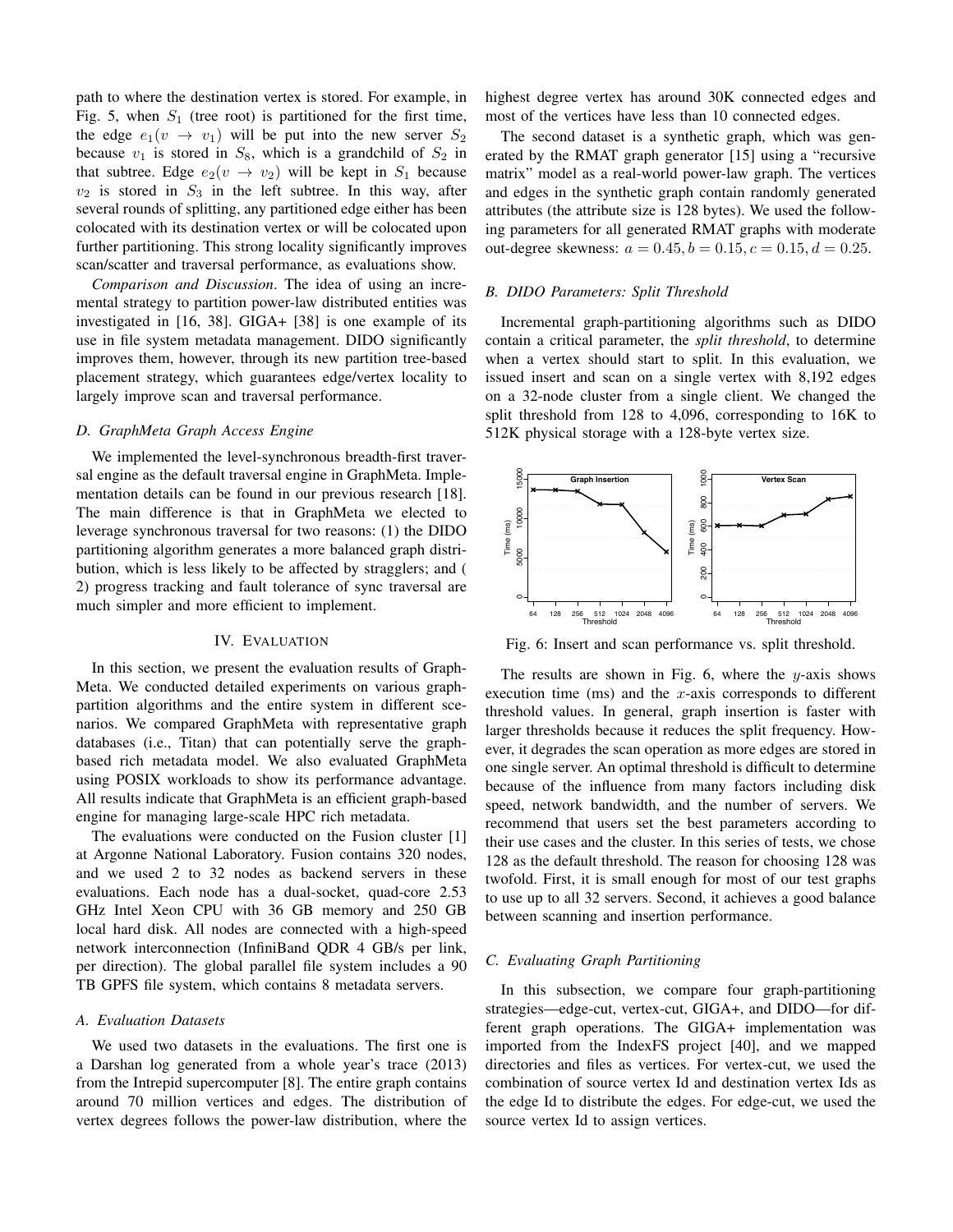

Fig. 9: *StatComm* of 2-step traversal.

*1) Metadata Ingestion Performance:* In this test, we first show the performance of metadata insertion using different graph-partitioning algorithms based on the real-world Darshan logs as evaluation datasets. We had n servers and  $8*n$  clients perform this evaluation, where  $n = 4 \rightarrow 32$ . Each client loaded part of Darshan logs and issued graph insertions in parallel.



Fig. 11: Insertion performance with different graph partition strategies.

The insertion performance of different partitioning strategies is reported in Fig. 11. The insertion performance of four partitioning algorithms scale well when more servers are used: for a 32-node setting, we were able to achieve around 200K ops/s graph insertions. Vertex-cut achieves the best insertion performance because it distributes all edges across the cluster without generating a performance bottleneck. But as we have discussed, this simple strategy faces serious problem for scanning or traversal on low-degree vertices. Edge-cut has worse performance mainly because of the existence of high-degree vertices. Since the total number of high-degree vertices is small, however, the overall performance degradation



Fig. 10: *StatReads* of 2-step traversal.

is not too large. GIGA+ and DIDO both have a little worse performance than does the vertex-cut, because of the extra incremental splitting phases for high-degree vertices. The small performance difference between DIDO and GIGA+ is due mostly to the extra computation of edge placement while splitting.

*2) Graph Scan/Scatter and Traversal Performance:* To effectively compare different partitioning algorithms with the scan/scatter and traversal workload, we conducted both statistical and real performance evaluations.

For statistical comparison, we devised two metrics: Stat-Comm and StatReads. StatComm measures the cross-server communication caused by the partitioning. Specifically, if the vertex and edges are not stored together, StatComm is incremented. By calculating the total StatComm value for the entire operation, we were able to infer the total communication cost. StatReads measures the I/O costs across different servers due to partitioning. For each traversal step, it counts the number of requests falling into each storage server and chooses the maximal one as the I/O cost for that step. Adding all StatReads generated from each step together reflects the total cost of I/O operations.

In this test, we created an RMAT graph with 100k vertices and 12.8 million edges to simulate the metadata graph generated from typical HPC system like Intrepid [8]. We applied four graph partition algorithms on them in both scan and 2-step graph traversal cases. The split threshold for DIDO and GIGA+ was configured as 128. To show the effects of vertex degree, we sampled one vertex from each degree to run the tests. In all the evaluations, we used 32 physical servers. Figures 7 to 10 show the results. Each figure shows the performance of one metric for a traversal case. The x-axis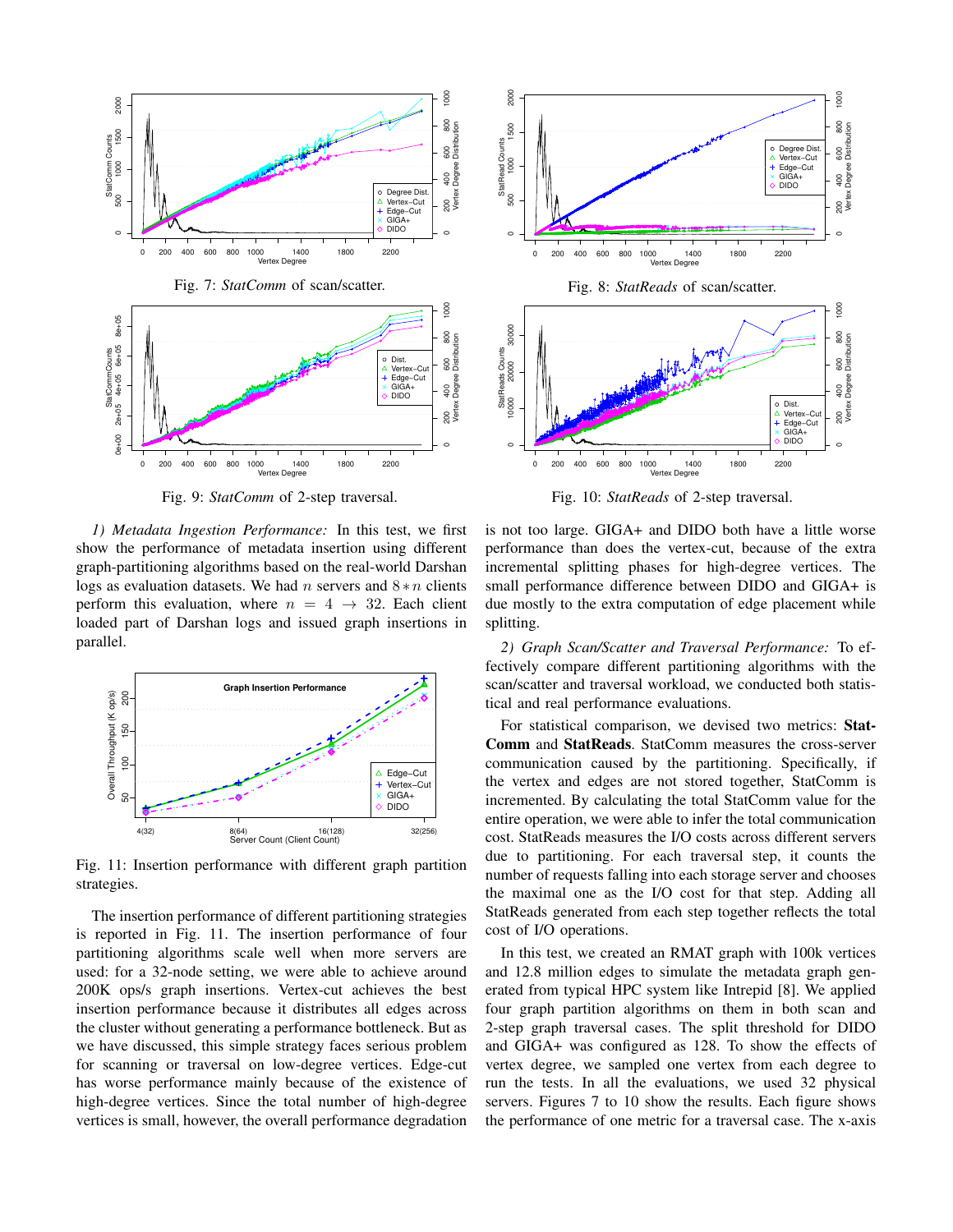on these figures denotes all possible degrees of the generated RMAT graph (from 1 to ≈2,500). The black *Degree Dist.* lines corresponding to the right y-axis show the number of vertices that have a certain number of degrees. The other four lines corresponding to the left y-axis denote the metric values of vertex-cut, edge-cut, GIGA+, and DIDO, respectively. For all of them, smaller is better. From these figures, we can see that both StatComm and StatReads increase with the vertex degree, which is expected because high-degree vertices touch more vertices while traveling.

From the first column, we compare StatComm among the four partitioning algorithms and two requests. We can see that DIDO exhibits the least cross-server communication in all cases, especially compared with the native incremental partitioner GIGA+. This is due mostly to the tree-based edge placement optimization in DIDO. On the right column, we compare StatReads. Overall, vertex-cut obtains the best I/O balance since it fully utilizes all storage servers. But, DIDO and GIGA+ still are able to keep a very small difference as they incrementally partition the large vertices. Among both test cases, edge-cut is significantly worse because of the imbalanced graphs.



Fig. 12: Scan and 2-step traversal performance on sampled vertices.

To confirm the statistical results, we further evaluate the real performance of different partition algorithms based on the Darshan graph. To save space, we sample only three different vertices to run scan and 2-step graph traversal. These three vertices are manually selected based on their degrees:  $vertex_a$ with only 1 edges connected,  $vertex_b$  with a medium number (572) of degrees, and  $vertex_c$  with around 10K connected edges. Similarly, we conducted evaluations on 32 servers. We report the results in Fig. 12. There are three groups of results for each case, corresponding to  $vertex_a$ ,  $vertex_b$ , and  $vertex_c$ , respectively. The figure shows results similar to the statistic ones. For low-degree vertices such as  $vertex_a$ , vertex-cut performs the worst on both the scan and traversal operations because of the extra network communications. GIGA+ and DIDO are as good as edge-cut for the scan operation because they do not split the vertex; but they perform worse for 2-step traversal, mainly because of the extra cost from splitting  $vertex_a$ 's neighbor. For medium-degree and high-degree vertices, the edge-cut always performs the worst for both scan and multistep traversal. The reason is mainly the imbalanced disk accesses as Figures 8 and 10 show. For most test cases, we can observe a performance benefit with DIDO compared with other algorithms, especially for the highdegree vertex. This mainly comes from the better data locality achieved in the DIDO design.

We have showed the performance benefit of DIDO compared with the native incremental graph-partitioning algorithm. Those results are generated for scan and 2-step traversal, however, which have only a small number of steps. In fact, the performance advantage of DIDO can be further confirmed for a longer step traversal due to better locality between edges and their destination vertices.



Fig. 13: Deep traversal performance on sampled vertices.

In Fig. 13, we show the traversal performance of GIGA+ and DIDO from  $vertex<sub>c</sub>$  in the same Darshan graph used in the previous evaluations. From the figure we can clearly observe that as the step gets longer, the performance difference significantly increases. Long step traversal is common in rich metadata use cases. For example, to validate a result, we need to track back the rich metadata until reaching the original data set. The process involves a very long step traversal and can benefit significantly from the DIDO algorithm.

# *D. GraphMeta vs. Graph Databases*

A number of distributed graph databases, such as Titan [7] and OrientDB [4], can be used for storing and processing rich metadata graphs. The major disadvantage for rich metadata management is their limited scalability on large-scale powerlaw graphs. Existing graph databases require users to manually partition their graphs, not an easy task to perform from the client application side. In contrast, GraphMeta leverages server-side information about vertices to achieve an efficient partition strategy and much better scalability. In this evaluation, we used a simple graph insertion workload to show the performance difference of GraphMeta and a representative graph database, Titan (over Cassandra). We chose Titan mainly because of its scalability and performance advantages among existing databases [29]. The evaluation was conducted by running  $n$  (4  $\rightarrow$  32) servers and 256 clients; each issues the same number (10,240) of graph insertions on the same vertex  $v_0$  to simulate a strong-scaling experiment. We show the results in Fig. 14. Here, we can easily identify the performance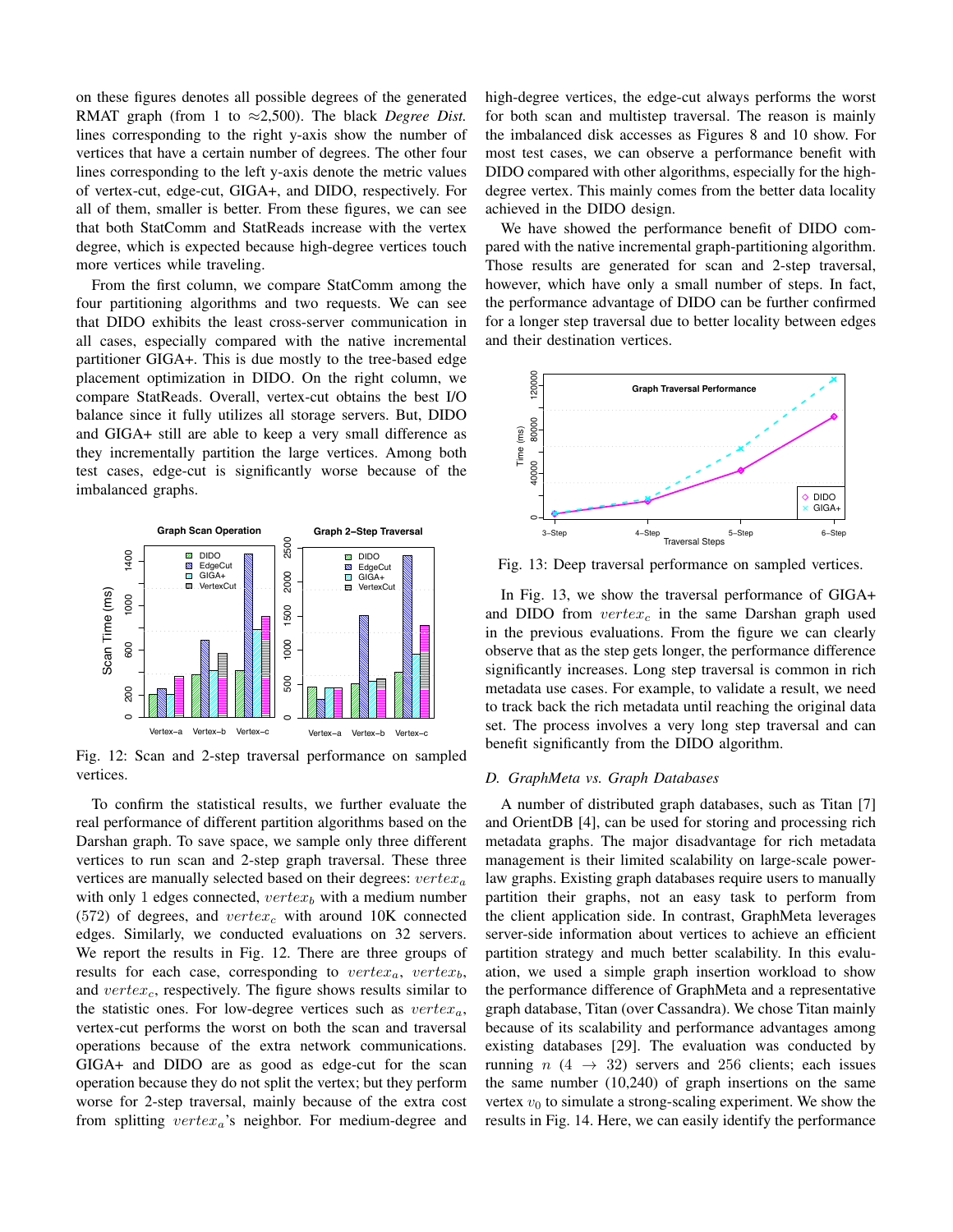advantage of GraphMeta and its better scalability, which are critical for HPC environment.



Fig. 14: Graph insertion performance.

#### *E. GraphMeta on POSIX Workloads*

GraphMeta is not designed to substitute for the POSIX metadata service. It still needs to keep a valid copy of POSIX metadata for many queries. In this evaluation, we ported the synthetic *mdtest* benchmark [3] with the GraphMeta interface to evaluate the performance of creating large number of files into a single directory. For n servers,  $8 * n$  clients issued file creations concurrently. Each client created the same number (4,000) of files. Fig. 15 plots the aggregated operation throughput, in the number of file creations per second, as a function of the number of servers (from 4 to 32).



Fig. 15: Aggregated performance on mdtest.

These results show the capability of GraphMeta to gracefully absorb POSIX metadata. The GPFS running on Fusion is far behind GraphMeta performance (around 150 K ops/s on 32 servers). We also considered IndexFS [40], which provides state-of-the-art scalability on metadata performance. Because the current IndexFS is not stable on the GPFS file system on Fusion, we could not conduct a direct comparison. However, by looking at the original performance numbers from the IndexFS paper [40] under the same workload (i.e., creating empty files), we can easily identify that GraphMeta exhibits a performance scalability pattern similar to that of IndexFS. Note that the GraphMeta numbers are generated without optimizations such as client-side caching and bulk operations that IndexFS used. We will evaluate these optimizations in future work to further improve the performance.

#### V. RELATED WORK

A wide range of research efforts are related to this work. We classify such efforts in three categories: scalable metadata management systems, graph systems, and graph-partition algorithms.

Scalable metadata management systems have been extensively investigated in HPC environments. Most of them focus on traditional POSIX metadata, designed and used for parallel file systems [47, 49]. Specific systems such as Spyglass [35] and Magellan [34] are designed for storing and utilizing POSIX metadata, too. IndexFS [40] and GIGA+ [38] provided high-performance metadata operations. In this research, instead of the limited POSIX metadata, we propose a graph model to support general rich metadatam which is increasingly important in HPC environments. Systems such as QMDS [10] leverage a similar graph model to support extended file attributes and relationships, but only with limited scalability compared with GraphMeta.

Graph databases are designed for storing graph-based data. Numerous graph databases have been developed in recent years including Neo4j [46], OrientDB [4], and Titan [7]. Systems such as Neo4j do not provide a scalable design. Distributed graph databases require users to manually share their graphs, leading to performance problems because the servers do not participate in the partition phase. Therefor, their performance in supporting the desired rich metadata management is limited.

Graph partitioning is a key factor that affects the scalability and performance of graph-based systems. Research efforts on this topic include heuristics strategies such as the METIS family [30], multilevel algorithms [9], label propagation [44], and SBV-Cut [32], which need global graph structure to conduct partitioning. There are also heuristics strategies on streaming graphs through one-pass or multipass on the streams; examples include LDG [42], Fennel [43], and "restreaming" LDG [36], which need local graph structure information. Researchers have also developed hash-based edge-cut and vertex-cut strategies [26] and their variations including grid-based [28]. We propose the DIDO graph-partitioning algorithm in this study, which considers both the I/O balance and the locality, achieving good performance on graph-based operations.

# VI. CONCLUSION

Motivated by the needs of HPC rich metadata management, we investigated the idea of unifying rich metadata into a graphbased model based on prior work. After identifying the challenges of underlying infrastructure for efficiently supporting such graph-based rich metadata management, we designed and built GraphMeta, a graph-based engine for managing rich metadata in HPC systems. GraphMeta supports different types of metadata management tasks and delivers scalable performance on both metadata ingestion and traversal. The evaluation and comparisons show the performance advantages of GraphMeta and indicate the possibility of using graph database techniques in an HPC rich metadata management system. We plan to investigate fault-tolerance and recovery